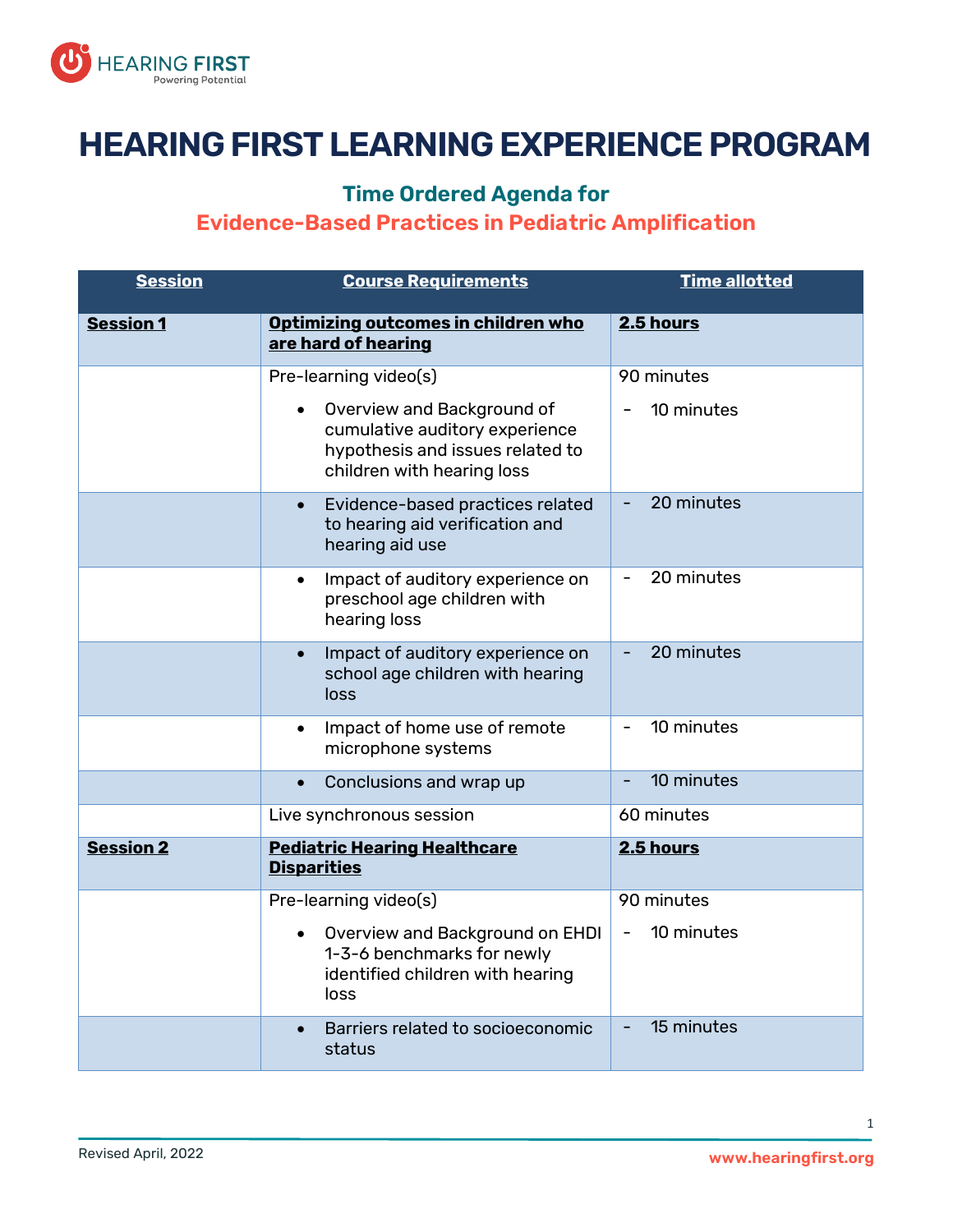

|                  |                                                                                             | 10 minutes<br>2                            |
|------------------|---------------------------------------------------------------------------------------------|--------------------------------------------|
|                  | Pre-learning Video(s)                                                                       | 90 minutes                                 |
| <b>Session 4</b> | Using audibility to quide intervention<br>decisions for children who are hard of<br>hearing | 2.5 hours                                  |
|                  | Live synchronous session                                                                    | 1 hour                                     |
|                  | Conclusions and wrap up<br>$\bullet$                                                        | 5 minutes                                  |
|                  | Patient reports as extended<br>counseling                                                   | 10 minutes                                 |
|                  | Building urgency around a new<br>diagnosis                                                  | 10 minutes                                 |
|                  | Parent experiences<br>$\bullet$                                                             | 10 minutes<br>$\qquad \qquad \blacksquare$ |
|                  | Audibility-based counseling<br>$\bullet$                                                    | 10 minutes                                 |
|                  | Broadening model of counseling<br>$\bullet$                                                 | 10 minutes                                 |
|                  | Barriers related to parent<br>$\bullet$<br>counseling in audiology                          | 10 minutes                                 |
|                  | Informational counseling and<br>$\bullet$<br>personal adjustment                            | 10 minutes<br>$\overline{\phantom{0}}$     |
|                  | How newborn hearing screening<br>changed parent counseling                                  | 15 minutes                                 |
|                  | Pre-learning video(s)                                                                       | 90 minutes                                 |
| <b>Session 3</b> | <b>Counselling Parent of Children with</b><br><b>Hearing Loss</b>                           | <b>2.5 hours</b>                           |
|                  | Live synchronous session                                                                    | 60 minutes                                 |
|                  | Conclusions and wrap up<br>$\bullet$                                                        | 10 minutes<br>$\qquad \qquad \blacksquare$ |
|                  | Potential solutions to barriers<br>$\bullet$                                                | 10 minutes                                 |
|                  | Barriers related to cultural and<br>$\bullet$<br>linguistic differences                     | 15 minutes                                 |
|                  | Barriers related to lack of qualified<br>$\bullet$<br>professionals                         | 15 minutes                                 |
|                  | Barriers related to rurality and<br>$\bullet$<br>distance                                   | 15 minutes                                 |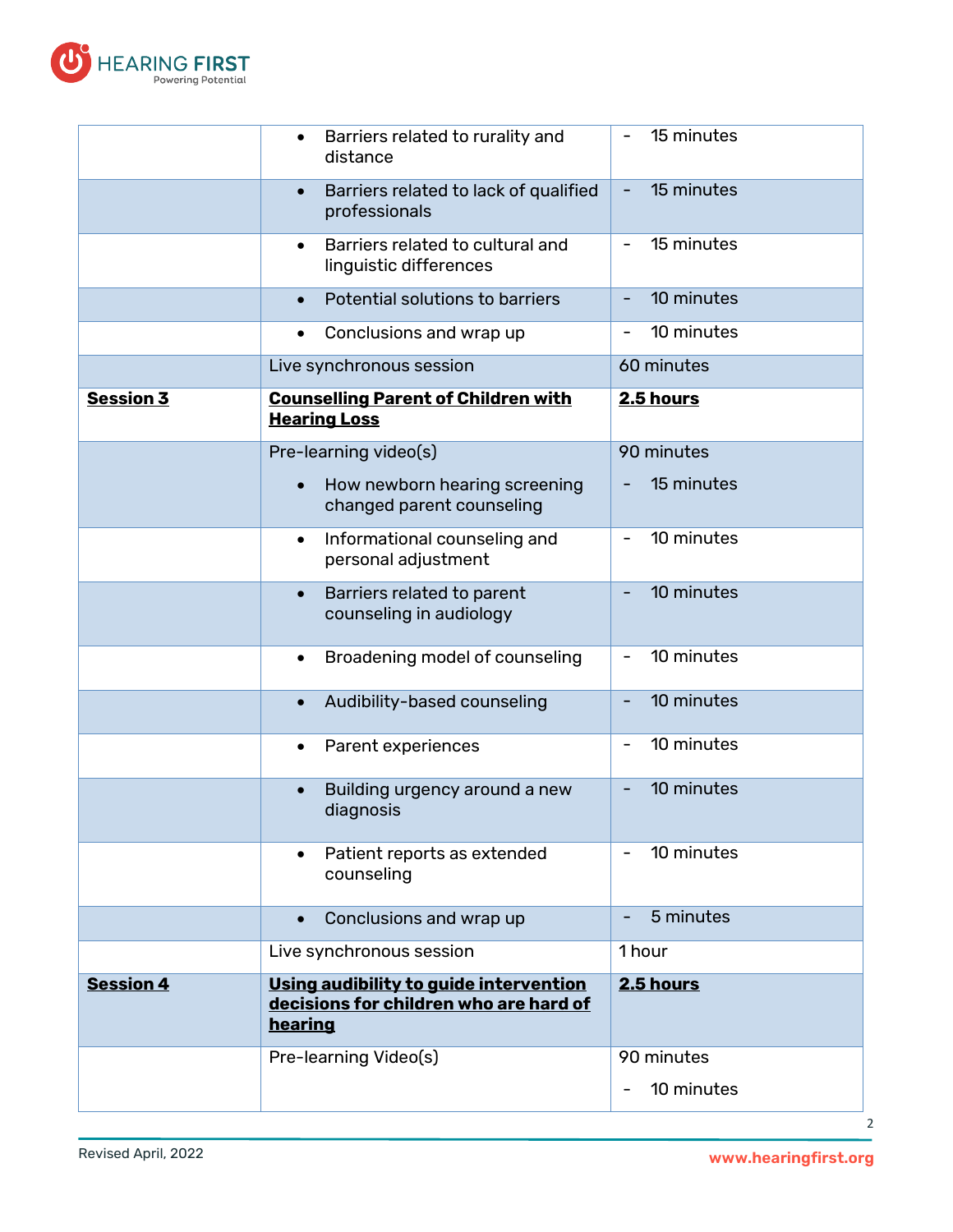

| <b>TOTAL</b>                                                                                         | $= 10$ hours |
|------------------------------------------------------------------------------------------------------|--------------|
| Live synchronous session                                                                             | 1 hour       |
| Conclusions and wrap up<br>٠                                                                         | 5 minutes    |
| Using aided audibility to guide<br>intervention decisions for<br>moderate to severe hearing loss     | 15 minutes   |
| Using unaided audibility to guide<br>intervention decisions for mild<br>hearing loss                 | 15 minutes   |
| Benefits of amplification for<br>$\bullet$<br>children with mild hearing loss                        | 15 minutes   |
| Hearing assistive technology for<br>٠<br>unilateral hearing loss                                     | 15 minutes   |
| Is mild or unilateral hearing loss a<br>$\bullet$<br>developmental risk: a review of<br>the evidence | 15 minutes   |
| Special challenges for children<br>with mild or unilateral hearing loss                              |              |